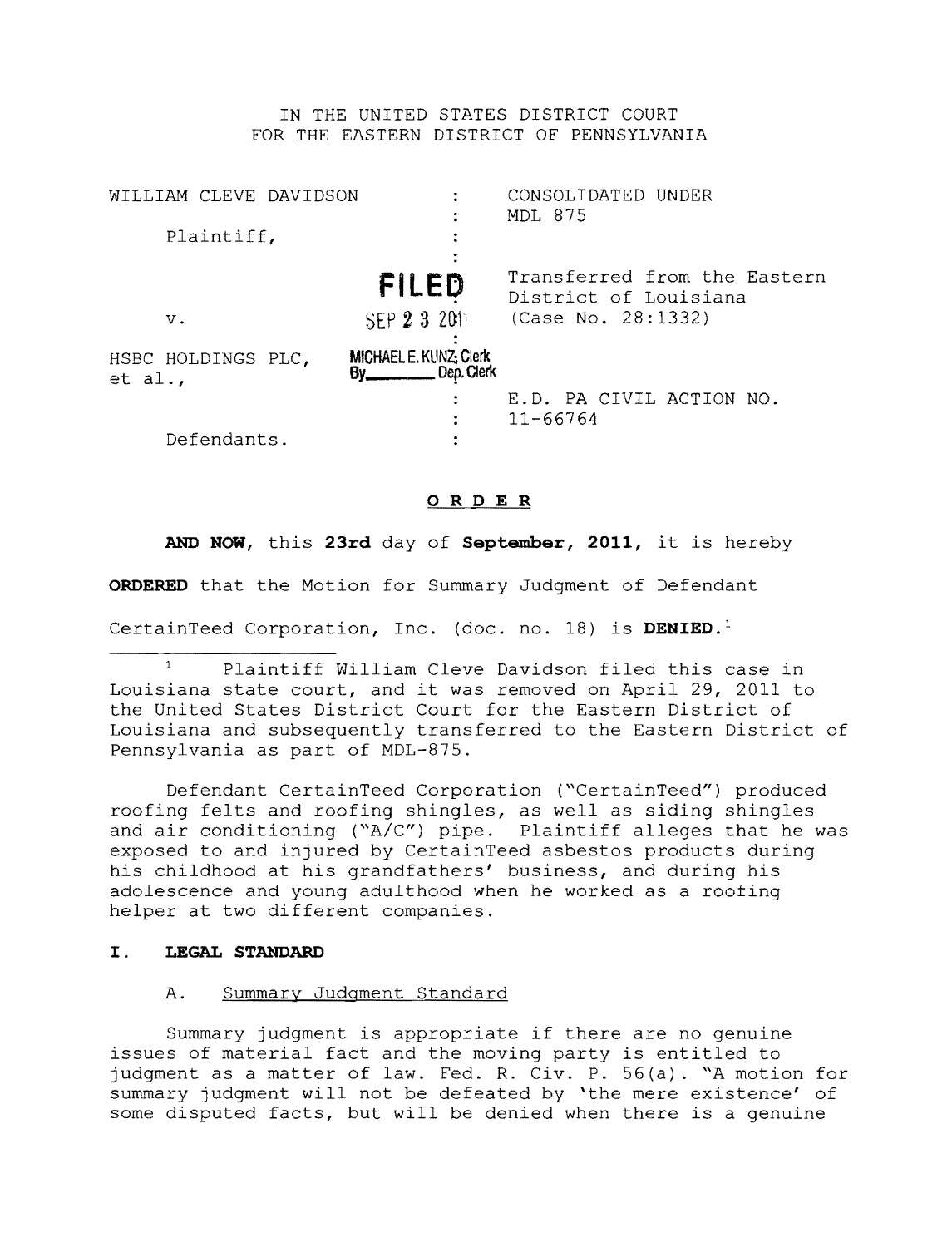issue of material fact." Am. Eagle Outfitters v. Lyle & Scott Ltd., 584 F.3d 575, 581 (3d Cir. 2009) (quoting Anderson v. Liberty Lobby, Inc., 477 U.S. 242, 247-248 (1986)). A fact is "material" if proof of its existence or non-existence might affect the outcome of the litigation, and a dispute is "genuine" if "the evidence is such that a reasonable jury could return a verdict for the nonmoving party." Anderson, 477 U.S. at 248.

In undertaking this analysis, the court views the facts in the light most favorable to the non-moving party. "After making all reasonable inferences in the nonmoving party's favor, there is a genuine issue of material fact if a reasonable jury could find for the nonmoving party." Pignataro v. Port Auth. of N.Y. & N.J., 593 F.3d 265, 268 (3d Cir. 2010) (citing Reliance Ins. Co. v. Moessner, 121 F.3d 895, 900 (3d Cir. 1997)). While the moving party bears the initial burden of showing the absence of a genuine issue of material fact, meeting this obligation shifts the burden to the non-moving party who must "set forth specific facts showing that there is a genuine issue for trial." Anderson, 477 U.S. at 250.

## B. The Applicable Law

Federal jurisdiction in this case is based on diversity of citizenship under 28 U.S.C. § 1332. The alleged exposures which are relevant to this motion occurred in Louisiana. Therefore, this Court will apply Louisiana law in deciding Defendant's Motion for Summary Judgment. See Erie R.R. Co. v. Tompkins, 304 U.S. 64 (1938); see also Guaranty Trust Co. v. York, 326 U.S. 99, 108 (1945).

## 1. Louisiana product identification and "substantial factor" analysis

Louisiana adheres to the "substantial factor" test in determining "whether exposure to a particular asbestos-containing product was a cause-in-fact of a plaintiff's asbestos-related disease." Rando v. Anco Insulations Inc., 16 So. 3d 1065, 1091 (La. 2009) (citing Zimko v. American Cyanamid, 905 So. 2d 465 (La. App. 4th Cir. 2005), writ denied, 925 So. 2d (La. 2006)).

The substantial factor test incorporates both product identification and causation. That is, plaintiff must first show that he "was exposed to asbestos from defendant's product," and also must show "'that he received an injury that was substantially caused by that exposure.'" Lucas v. Hopeman Bros., Inc., 60 So. 3d 690, 699-700 (La. App. 4th Cir. 2011) (quoting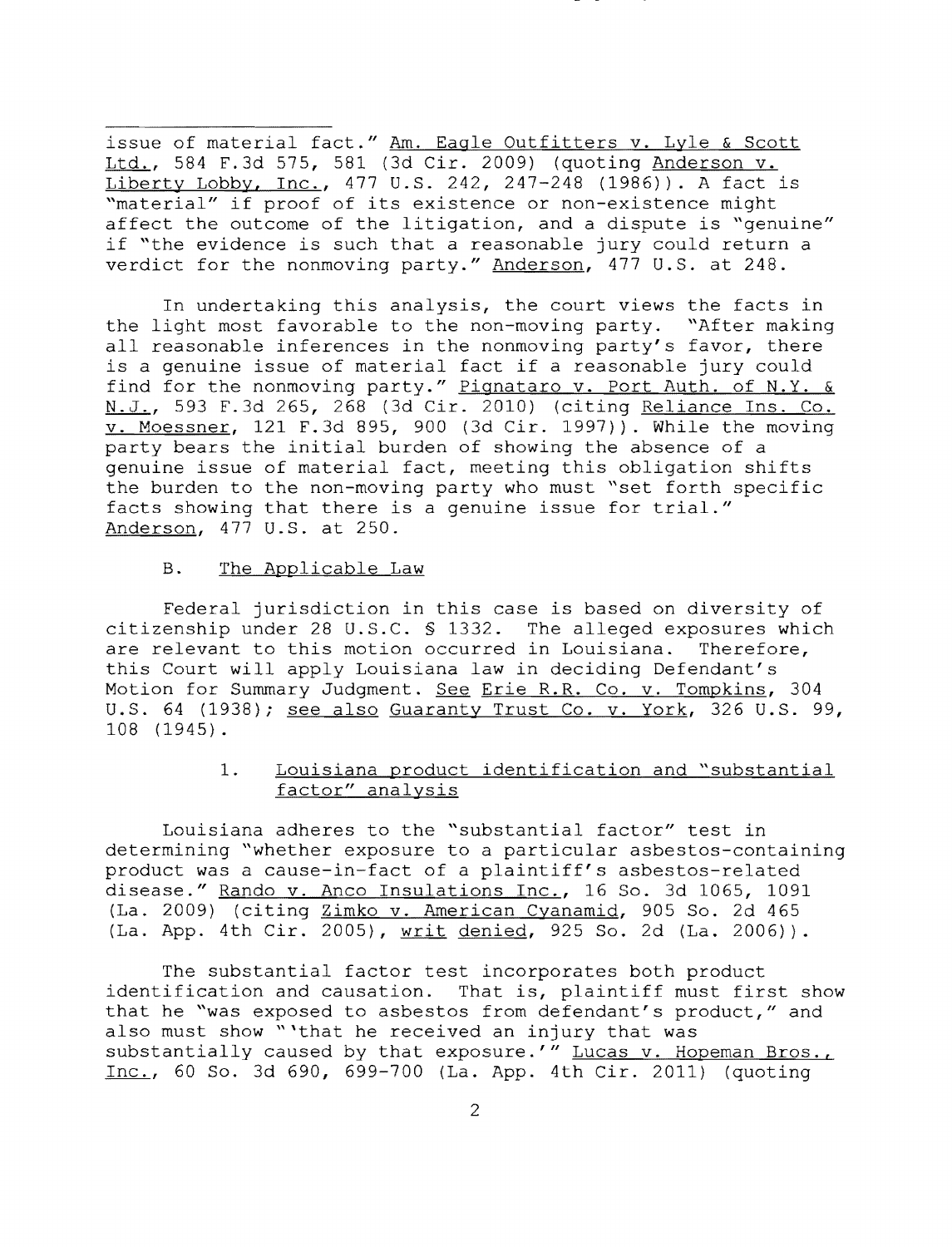Vodanovich v. A.P. Green Indus., Inc., 869 So. 2d 930, 93 (La. App. 4th Cir. 2004)); see also Rando, 16 So. 3d at 1088.

The Louisiana Supreme Court has explained the relationship between product identification and causation as follows: the plaintiff must show "a **significant exposure** to the products complained of to the extent that it was a **substantial factor** in bringing about his injury.'" <u>Id.</u> (emphasis added) (quoting Asbestos v. Bordelon, Inc., 726 So. 2d 926, 948 (La. App. 4th Cir. 1998); Vodanovich v. A.P. Green Indus., Inc., 869 So. 2d 930, 933 (La. App. 4th Cir. 2004)).

In the asbestos context, plaintiff's evidence may be direct or circumstantial. Rando, 16 So. 3d at 1089 (citations omitted). The Louisiana Supreme Court has described the differences between direct and circumstantial evidence as follows:

A fact established by direct evidence is one which has been testified to by witnesses as having come under the cognizance of their senses. Circumstantial evidence, on the other hand, is evidence of one fact, or of a set of facts, from which the existence of the fact to be determined may reasonably be inferred. . . . If circumstantial evidence is relied upon, that evidence, taken as a whole, must exclude every other reasonable hypothesis with a fair amount of certainty. This does nypocnesis with a fail amount of certainty. This does<br>not mean, however, that it must negate all other possible causes.

Id. at 1090 (internal citations omitted).

The Louisiana Supreme Court has recognized that a plaintiff's asbestos-related injury can have multiple causes, and that one defendant's asbestos products need only be a substantial factor, and not just the substantial factor, causing plaintiff's harm. In a case with more than one defendant, "[w]hen multiple causes of injury are present, a defendant's conduct is a cause-in-fact if it is a substantial factor generating plaintiff's harm." Id. at 1088 (emphasis added). An accident or injury can have more than one cause-in-fact "as long as each cause bears a proximate relation to the harm that occurs and it is substantial in nature." Id. The Louisiana Supreme Court specifically has recognized that "[m]esothelioma can develop after fairly short exposures to asbestos." Id. at 1091.

The court cited favorably a Fifth Circuit case in which the circuit court reasoned: "the effect of exposure to asbestos dust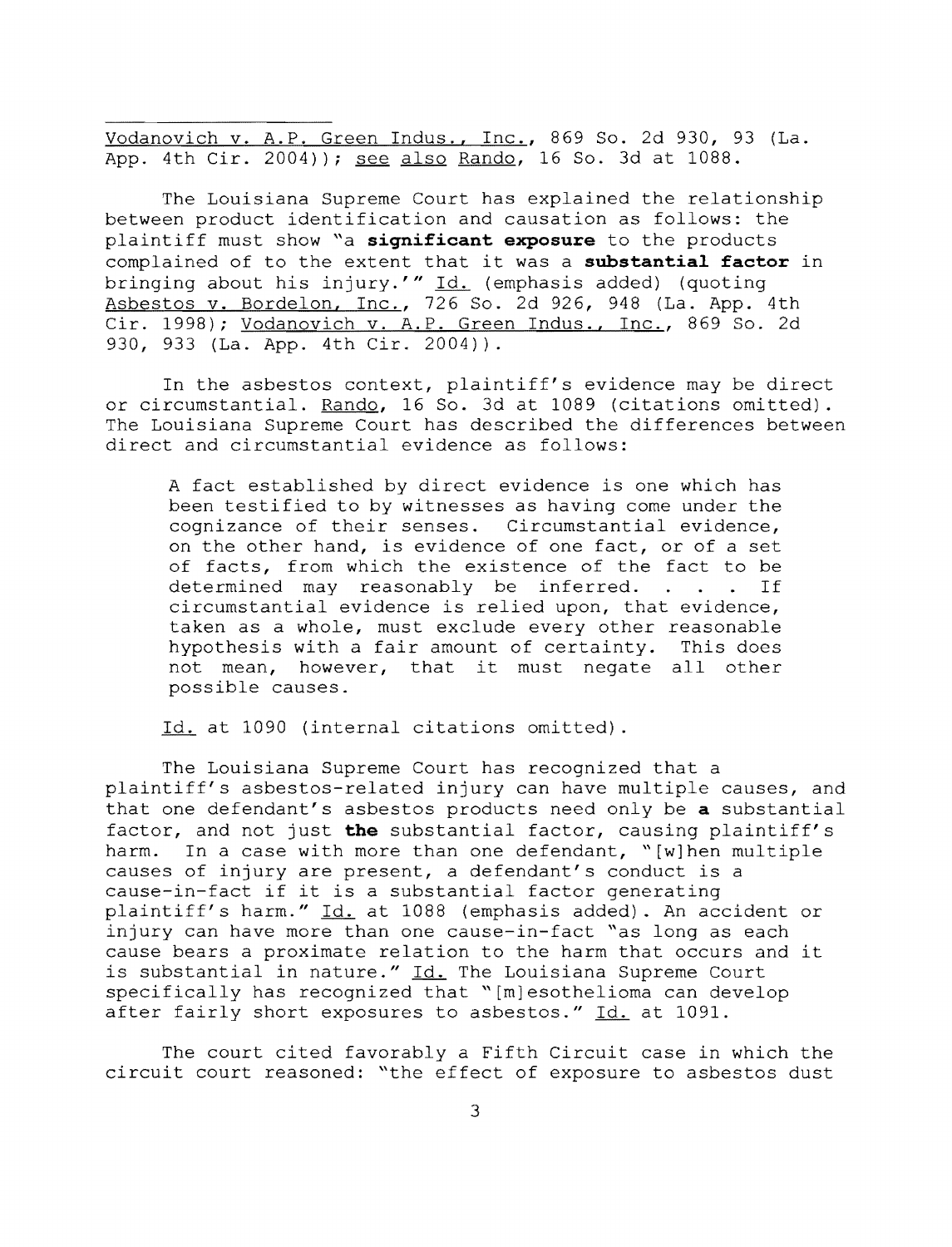is cumulative, that is, each exposure may result in an additional and separate injury. We think, therefore, that on the basis of strong circumstantial evidence the jury could find that each defendant was the cause in fact of some injury to **[plaintiff]."**  Id. (quoting Borel v. Fibreboard Paper Prod.s Corp., 493 F.2d 1076, 1094 (5th Cir. 1973) (applying Texas law)); see also Held v. Avondale Indus., Inc., 672 So.2d 1106, 1109 (La. App. 4th Cir. 1996) (denying summary judgment when plaintiffs' expert opined that "there is no known level of asbestos which would be considered safe with regard to the development of mesothelioma," and when decedent had "even slight exposures" to asbestos containing products).

In Rando, the denial of summary judgment was upheld when plaintiff presented the following evidence. Plaintiff testified that he "thought" asbestos was being used at the construction project on which he was working, because high temperature lines were involved. 16 So.3d 1065 at 1089. The record showed that it<br>was assumed that if a pipe held heat, it was insulated. The was assumed that if a pipe held heat, it was insulated. entire time plaintiff worked for his employer, other workers were cutting insulation near where he was working, and the air was dusty, with particles of insulation visible in the air that he breathed in. Plaintiff's expert pathologist testified that, based on his medical records and deposition testimony, plaintiff's occupational exposure to asbestos caused his mesothelioma. Id. at 1089-91. Plaintiff's expert cellular biologist testified that cellular injury commences upon inhalation of asbestos fibers, which "increases the risk of developing cancer shortly after exposure to these asbestos fibers." Id. at 1091. A third expert testified that an "onlooker" was at risk for developing an asbestos-related disease even when he was not handling the products in question. Id.

The Louisiana Fourth Circuit Court of Appeal, in the 2011 decision of Lucas v. Hopeman Bros., Inc., applied the teachings of Rando in deciding whether plaintiffs' evidence of asbestos exposure was sufficient to overcome summary judgment motions of several defendants. 60 So. 3d at 693. Summary judgment was denied when the following evidence was presented: defendant Hopeman Brothers, Inc. cut and installed asbestos-containing wallboard on a ship on which decedent worked; and the decedent's co-worker testified that he remembered defendant installing "walls" while working in close proximity to the witness and the decedent. Id. at  $698-99$ . On this evidence  $-$  even without expert testimony  $$ the court found that "reasonable minds could differ as to whether the decedent's exposure to the asbestos-containing wallboard installed by [defendant] was a significant contributing factor"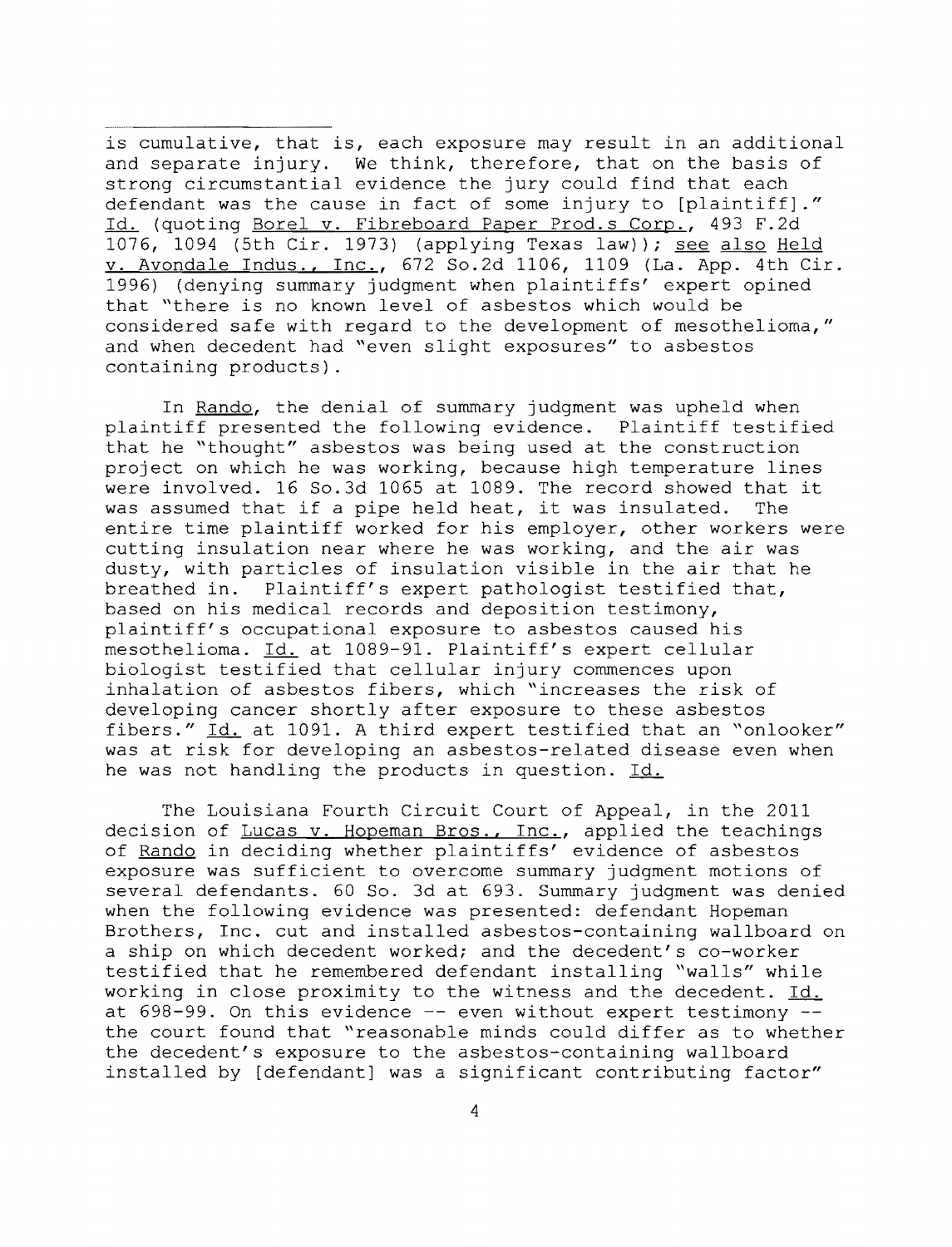to his disease. Id.

The Lucas court affirmed the grant of summary judgment for other defendants, however. One defendant, CBS, supplied asbestos-containing wallboard to Hopeman Brothers. However, because there were also many other companies who supplied similar wallboard to Hopeman Brothers, and because there was no testimony regarding CBS's product in particular (such as testimony about the brand name of CBS's product), plaintiffs failed to show that the decedent was exposed to CBS's product in particular, and that it was a cause in fact of the decedent's injury. Id. at 699-701. Summary judgment was granted for another defendant, Foster Wheeler, when there was no direct or circumstantial evidence that: asbestos was used in the defendant's insulators that were present at the decedent's workplace; decedent was present near such insulators; or dust was emitted from work done on the insulators. Id. at 701-02. Finally, summary judgment was granted for defendant Reilly Benton when there was no testimony placing decedent "around asbestos fibers emanating from a product Reilly Benton sold and/or supplied" to decedent's employer. Id. at 702.

## **II. MOTION FOR SUMMARY JUDGMENT OF CERTAINTEED CORPORATION, INC.**

# A. Application of the "substantial factor" test to Plaintiff's claims

Plaintiff has presented sufficient evidence to create a genuine issue of material fact as to whether Plaintiff was exposed to asbestos attributable to CertainTeed, and whether this was a substantial contributing factor to his developing mesothelioma.

> 1. Plaintiff's Alleged Exposure to Defendant's Asbestos at Atlas Sheet Metal Works

As a child, Mr. Davidson's grandfather owned and operated a roofing and sheet metal business, Atlas Sheet Metal Works ("Atlas"), in Bossier City, Louisiana. Plaintiff's family lived a block away from Atlas, and his father worked for Atlas for approximately eight years. (Dep. of William Cleve Davidson, June 18, 2011, at 12-14, PI.'s Ex. 1). Plaintiff recalled his father returning home from work with dust on his clothes, and he kept his clothes on through dinner time, even while playing with his son [Plaintiff]. (Id. at 15-16). Plaintiff recalled helping his mother with chores such as washing his father's dirty work clothing, and recalled seeing dust in the air and breathing it in.  $(Id.$  at  $15-16$ ).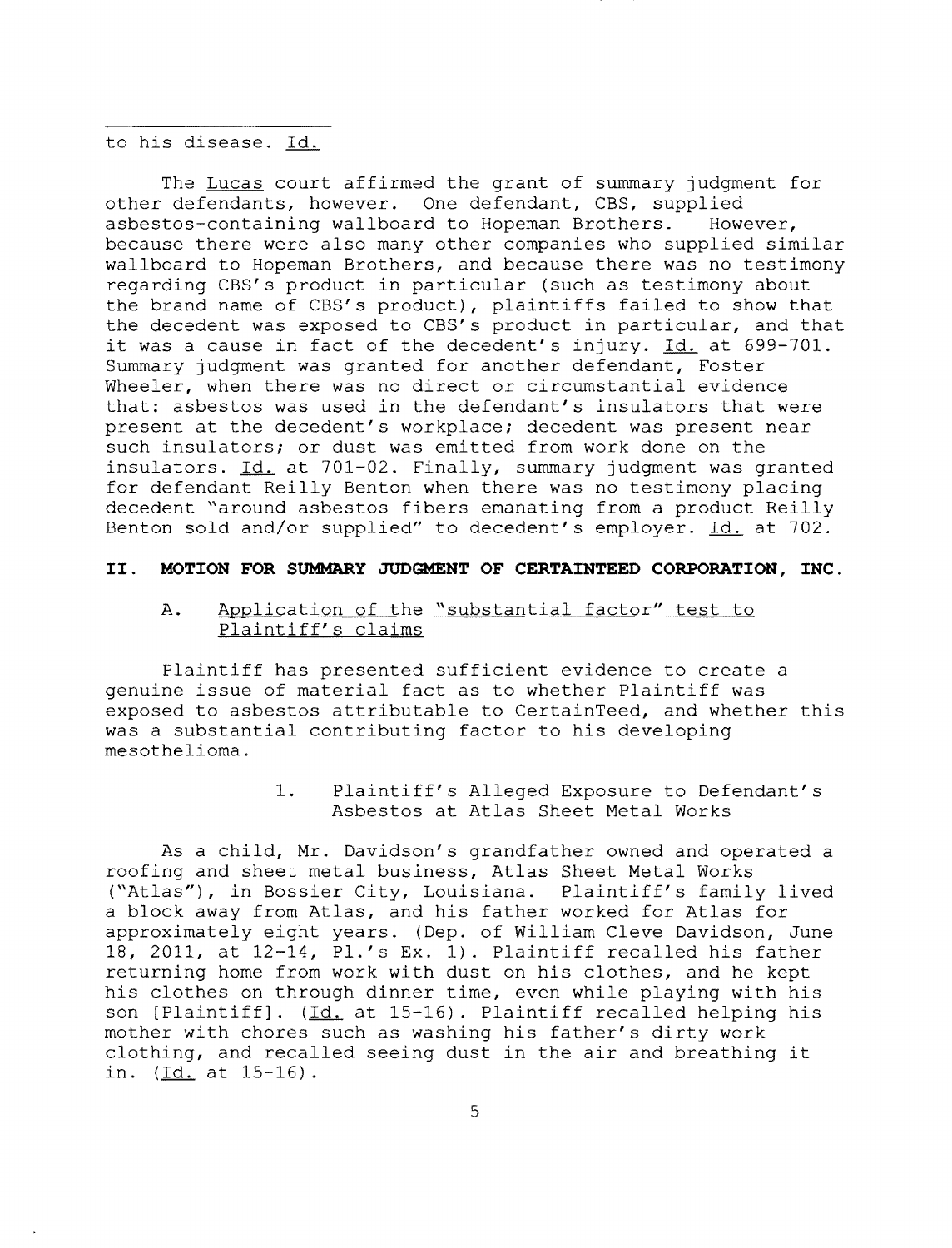Additionally, Plaintiff recalled playing on an almost daily basis at the Atlas warehouse as a child, from about 1955 through the early 1960s. (Id. at  $17-19$ ). He said that there, he played directly with roofing products, including building "forts" with asbestos felts.  $(\underline{Id.})$ . Additionally, he testified that he played with CertainTeed *A/c* siding shingles. He and his would use pieces of the siding shingles like chalk, throw pieces of it at each other, and skip pieces of it like rocks across the bayou. (Dep. of William Cleve Davidson at  $13-15$ ,  $19-20$ , Def.'s Ex. 3)

Plaintiff testified that he remembered playing with CertainTeed felts, specifically, in the Atlas warehouse. (Davidson Dep. at  $22-23$ , Pl.'s Ex. 1). Plaintiff's childhood friend also testified that he specifically recalled Plaintiff and himself playing with CertainTeed roofing felts in the Atlas warehouse. (Dep. of Gary Bruce Gibbs at 18-19, January 25, 2001, Pl. 's Ex. 3).

> b. Plaintiff's Alleged Exposure to Defendant's Asbestos During his Time as a Roofing Helper

Plaintiff testified that, in 1964 or 1965, his father stopped working at Atlas and created his own roofing company, Hutches-Davidson Roofing. (Davidson Dep. at 27, Pl.'s Ex. 1). Plaintiff was a roofing helper for his father, which required Plaintiff to unload trucks full of roofing products, hauling materials, and cutting materials. His work involved hauling felts, including felts CertainTeed felts. (Id. at 27-29).

In 1965 or 1966, Plaintiff's father closed Hutches-Davidson and opened a new roofing department for Universal Heating and Air conditioning.  $(Id_2$  at 39). Plaintiff continued to work as a helper on weekends, during the summers and during school breaks. (Id. at 39-40). His responsibilities included hauling roofing felts up ladders and assisting in installation of those felts.  $(Id. at 41-42)$ . Plaintiff testified that Universal specialized in roofing for commercial buildings, and that one building could require perhaps 150 rolls of felt weighing 60 pounds each, and 100 base sheets weighing 30 pounds each. (Id. at 48-19).

In approximately 1969 or 1970, Plaintiff worked for a company called Fitzgerald Plumbing. (Id. at 69). One major job he worked on was installing large pipe during the construction of the Louisiana Tech alumni building. (Id. at 69, 73, 142). He had to hand the pipe and any pipe fittings to Mr. Fitzgerald for installation, as well as assist with pipe cutting, a process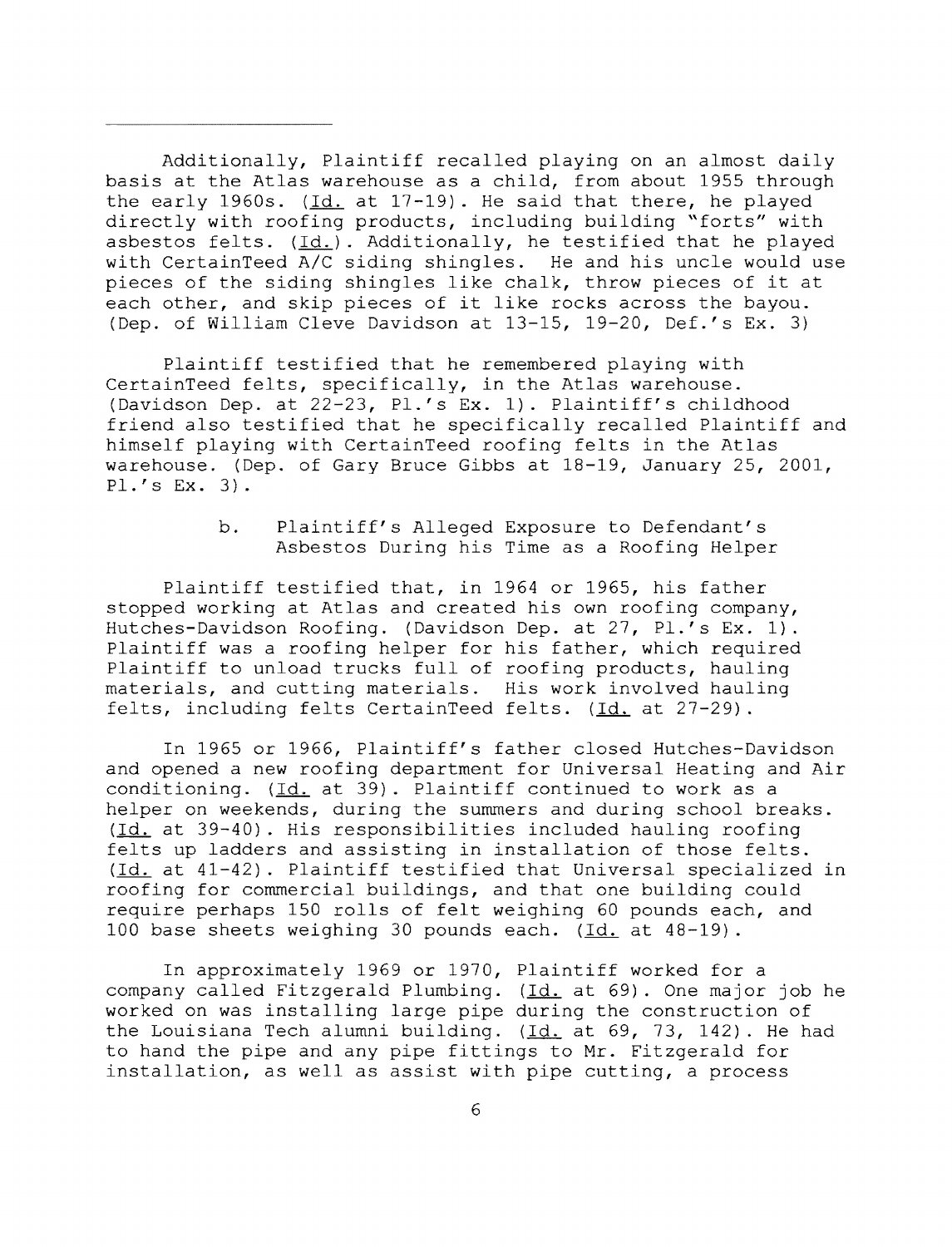which created dust that Plaintiff breathed in.  $(Id.$  at 70).

Plaintiff presented testimony of a causation expert, Dr. David A. Schwartz, and of an industrial hygienist, William **M.**  Ewing. Mr. Ewing concluded that exposure to asbestos-containing felts such as CertainTeed's would have increased Plaintiff's risk of developing mesothelioma. (Aff. of Ewing at 6, 12, Pl.'s Ex. 7). Dr. Schwartz concluded that each of Plaintiff's exposures constituted a substantial contributing factor in his development of the disease. (Aff. of Schwartz at 6, 12, Pl.'s Ex. 7). Both experts' testimony mirrors the expert testimony given in Rando, in which case one expert testified as to the increased risk of developing cancer after inhaling asbestos dust, and another testified that the asbestos plaintiff inhaled was a substantial factor in causing his disease. Here, with or without Mr. Ewing's testimony as to increased risk of developing an asbestos-related disease, a matter which, although referred to in Rando, has not been expressly adopted by the Louisiana Supreme Court, Dr. Schwartz's testimony about substantial factor causation would be sufficient for Plaintiff to overcome summary judgment on the issue of causation.

Plaintiff's evidence in this case is stronger than in certain other cases in which Louisiana courts have denied summary judgment. For example, unlike in Lucas, Plaintiff here produced expert testimony of causation. See Lucas, 60 So. 3d at 698-99. The Lucas court granted summary judgment to other defendants when the plaintiffs could not produce direct or circumstantial evidence that the defendants' products contained asbestos, and/or that the decedent was exposed to dust from the defendants' products. See id. at 699-702. Here, Plaintiff has provided enough evidence that certain CertainTeed felts contained asbestos, and that he was exposed to dust from such products, to raise an issue of fact as to whether Plaintiff was exposed to asbestos from CertainTeed products and whether it was a substantial factor in causing his mesothelioma.

## **III. CONCLUSION**

In sum, Plaintiff unequivocally identified CertainTeed, at several points in during his testimony, as a manufacturer of many of the roofing products and pipes to which he was exposed as a child and as an adult. Defendant's answers to interrogatories indicate that at least some, if not most or all, of CertainTeed's roofing felts and other roofing products, as well as pipes, contained asbestos during the same periods that Plaintiff was exposed to such products. Plaintiff testified as to the dust